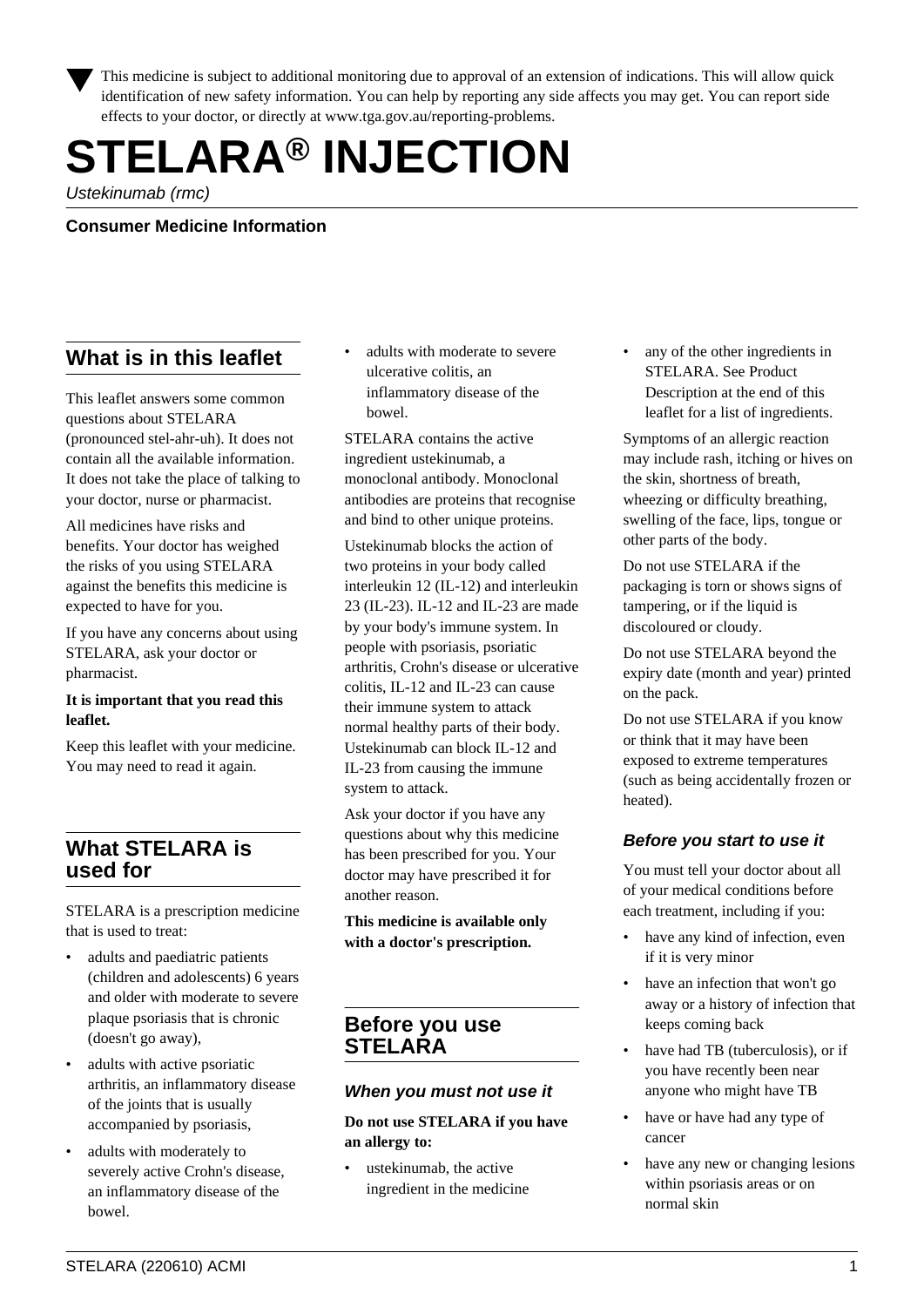- have recently received or are scheduled to receive a vaccine. Patients receiving STELARA should not receive live vaccines. Tell your doctor if anyone in your house needs a vaccine. The viruses in some vaccines can spread to people with a weakened immune system, and can cause serious problems
- are receiving allergy immunotherapy.
- are pregnant, planning to become pregnant, or breastfeeding. Adequate contraception should be used to avoid falling pregnant. STELARA should only be used during a pregnancy if needed. Women who are breastfeeding should talk to their doctor about whether or not to use STELARA as it might be excreted in breast milk.
- have an allergy to latex.

Your doctor will examine you for tuberculosis (TB). If your doctor feels that you are at risk for TB, you may be treated with medicine for TB before you begin treatment with STELARA and during treatment with STELARA.

If you have not told your doctor or pharmacist about any of the above, tell them before you start using or are given STELARA.

## **Taking other medicines**

Tell your doctor or pharmacist if you are taking any other medicines, including medicines you can buy without a prescription from a pharmacy, supermarket or health food shop.

# **Using STELARA**

For the treatment of psoriasis or psoriatic arthritis STELARA is given by injection just under the skin (subcutaneously).

For the treatment of Crohn's Disease and ulcerative colitis, the first dose of STELARA will be given by an intravenous infusion, which means that the medicine will be given to you through a needle placed in a vein. After this starting dose, all future doses of STELARA are given by injection just under the skin (subcutaneously).

All STELARA injections are for single use in one patient only.

STELARA is intended for use under the guidance and supervision of your doctor. In children and adolescents 6 years and older with psoriasis, it is recommended that STELARA be administered by a health care provider. When you start treatment, STELARA may be injected by your healthcare provider. If your doctor determines that it is appropriate, you or your caregiver may be able to administer it under the skin yourself if you wish, after proper training in injection technique. (See How much to use and Injecting STELARA under the skin yourself).

It is important to remember that the first dose of STELARA for the treatment of Crohn's Disease or ulcerative colitis (intravenous infusion) will always be administered by your healthcare provider.

## **How much to use**

- Your doctor will determine the correct dose of STELARA for you and how often you should receive it. Make sure to discuss with your doctor when you will receive injections and to come in for all your scheduled follow-up appointments.
- For children and adolescents aged 6 years or older with psoriasis:
	- The doctor will work out the right dose for you, including the amount (volume) of Stelara to be injected to give the right dose. The right dose for you will depend on your body weight at the time each dose is given. If you weigh less than 60 kg, the recommended dose is 0.75 mg of Stelara per kg body weight.
- If you weigh 60 kg to 100 kg, the recommended dose is 45 mg Stelara.
- If you weigh more than 100 kg, the recommended dose is 90 mg Stelara.
- After the starting dose, you will have the next dose 4 weeks later, and then every 12 weeks.

## **Injecting STELARA under the skin yourself**

Your first STELARA injection may be administered by your healthcare provider. In children and adolescents 6 years and older, it is recommended that all doses of STELARA be administered by a healthcare provider. However, your healthcare provider may decide that it is right for you or your caregiver to learn how to inject STELARA under the skin (subcutaneously) yourself. If you would like to self-inject STELARA under your skin, you or your caregiver must be trained by a healthcare professional to prepare an injection and give it to yourself. If you have not been trained, please contact your healthcare provider to schedule a training session. Call your healthcare provider if you have any questions about giving yourself an injection.

STELARA is given alone and not mixed with other liquids for injection.

## **STELARA should not be used:**

- after the expiry date on the label;
- if the seal is broken;
- if the liquid is discoloured, cloudy or you can see other particulate matter floating in it;
- if you know, or think that it may have been exposed to extreme temperatures (such as being accidentally frozen or heated).

#### **Do not shake STELARA at any time.**

Prolonged vigorous shaking may damage the product. If STELARA has been shaken vigorously, don't use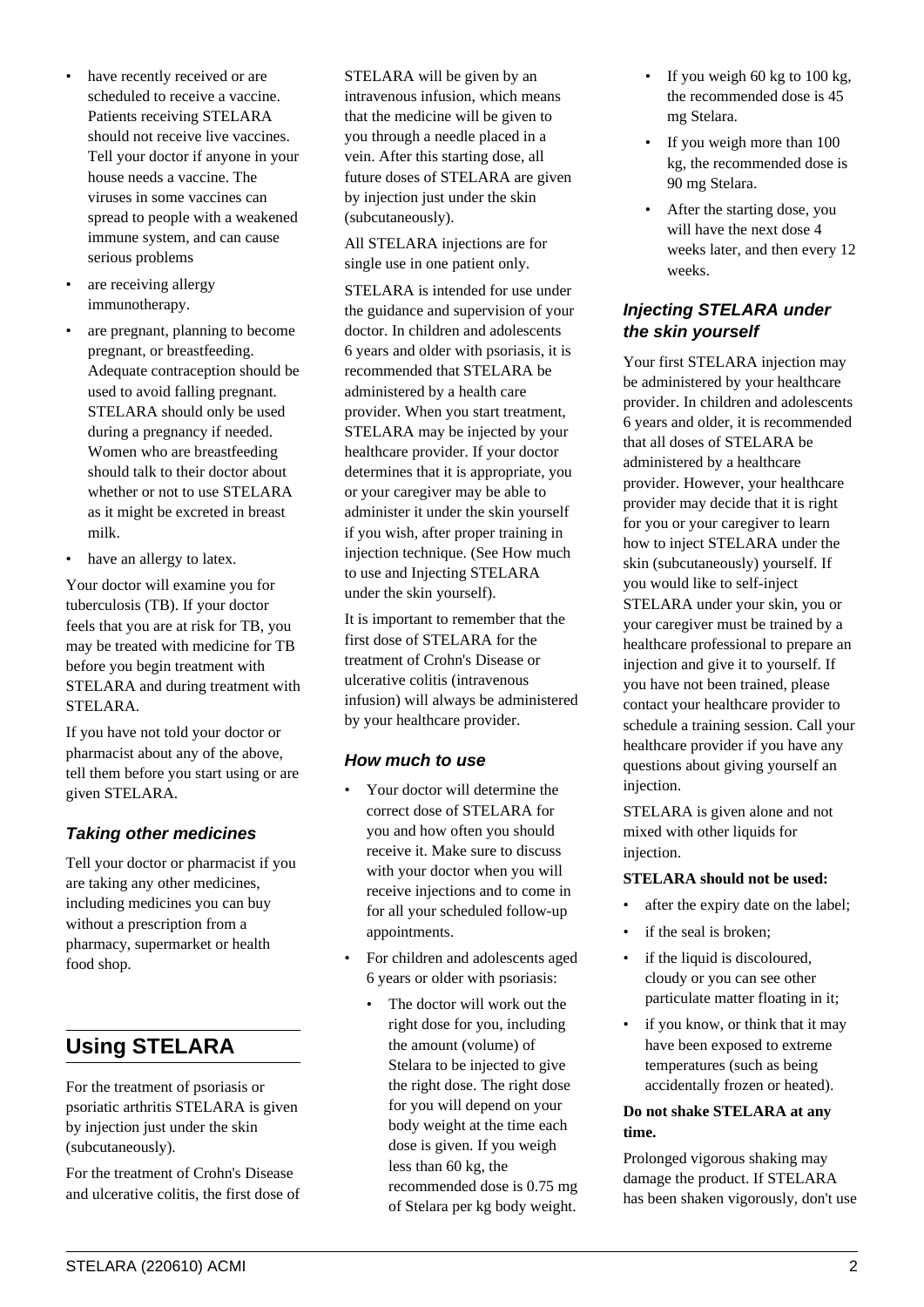it. STELARA is not to be mixed with other liquids for injection.

STELARA is available in vial and pre-filled syringe, and instructions for use is provided separately below.

## **How to inject STELARA from a vial**

#### **1. Check Vials and Assemble materials:**

Take the vial(s) out of the refrigerator. Make sure that it is the right dose. If your dose is 45 mg you will receive one 45 mg vial. If your dose is 90 mg, you will receive two 45 mg vials. If you receive two 45 mg vials for a 90 mg dose, you will need to give yourself two injections one right after the other. Check with your healthcare provider.

Children weighing less than 60 kg require a dose lower than 45 mg. Make sure you know the proper amount (volume) and type of syringe needed for dosing. If you don't know the amount or type of syringe needed, contact your healthcare provider for further instructions.

#### **Check Expiration Date**

Open the box and remove the vial. Check the expiration date on the vial and the label of the box. If the expiration date has passed, don't use it.

## **Check Solution in Vial**

Make sure the vial is not damaged. Look at the solution or liquid in the vial to make sure that it is not cloudy and not frozen.

#### **Assemble Additional Supplies**

Assemble the additional supplies you will need for your injection. These include a syringe with a 27 gauge, 1/2 inch needle, an alcohol swab, a cotton ball or gauze, and a sharps container for syringe disposal.



#### **2. Choose the Injection Site:**

Good sites are the top of the thigh and around the tummy (abdomen) but about 2 inches away from the belly button (navel). Avoid, if possible, skin involved with psoriasis. If your caregiver is giving you the injection, they may use the upper arms or buttocks as well.



\*Areas in gray are recommended injection sites.

#### **Prepare the Injection Site.**

**Thoroughly wash your hands with soap and warm water. Wipe the injection site with an alcohol swab. DO NOT touch this area again before giving the injection.**

**3. Preparing the dose:**

**Remove the cap from the top of the vial but do not remove the stopper.**



Clean the stopper with an antiseptic swab.

Remove the needle cover from the syringe. Do not touch the needle or allow the needle to touch anything.



Put the vial on a flat surface and push the syringe needle through the rubber stopper.

Turn the vial and the syringe upside down.

For adults and paediatric patients (children and adolescents) 6 years of age and older, who weigh 60 kg or more, pull on the syringe plunger to fill the syringe with the amount of liquid prescribed by your healthcare provider (0.5 mL or 1.0 mL).

For children and adolescents 6 years of age or older who weigh less than 60 kg, the amount of liquid prescribed by your healthcare provider may be less than 0.5 mL. Your healthcare provider will recommend how much liquid is needed.

It is important that the needle is always in the liquid in order to prevent air bubbles from forming in the syringe.

Remove the needle from the vial. Hold the syringe with the needle pointing up to see if it has any air bubbles inside.



If there are air bubbles tap the side gently until the air bubbles go to the top of the syringe and press the plunger until all of the air (but none of the liquid) has been removed. Do not lay the syringe down or allow the needle to touch anything.

#### **4. Injecting the Medication:**

Gently pinch the cleaned skin between your thumb and index finger. Don't squeeze it.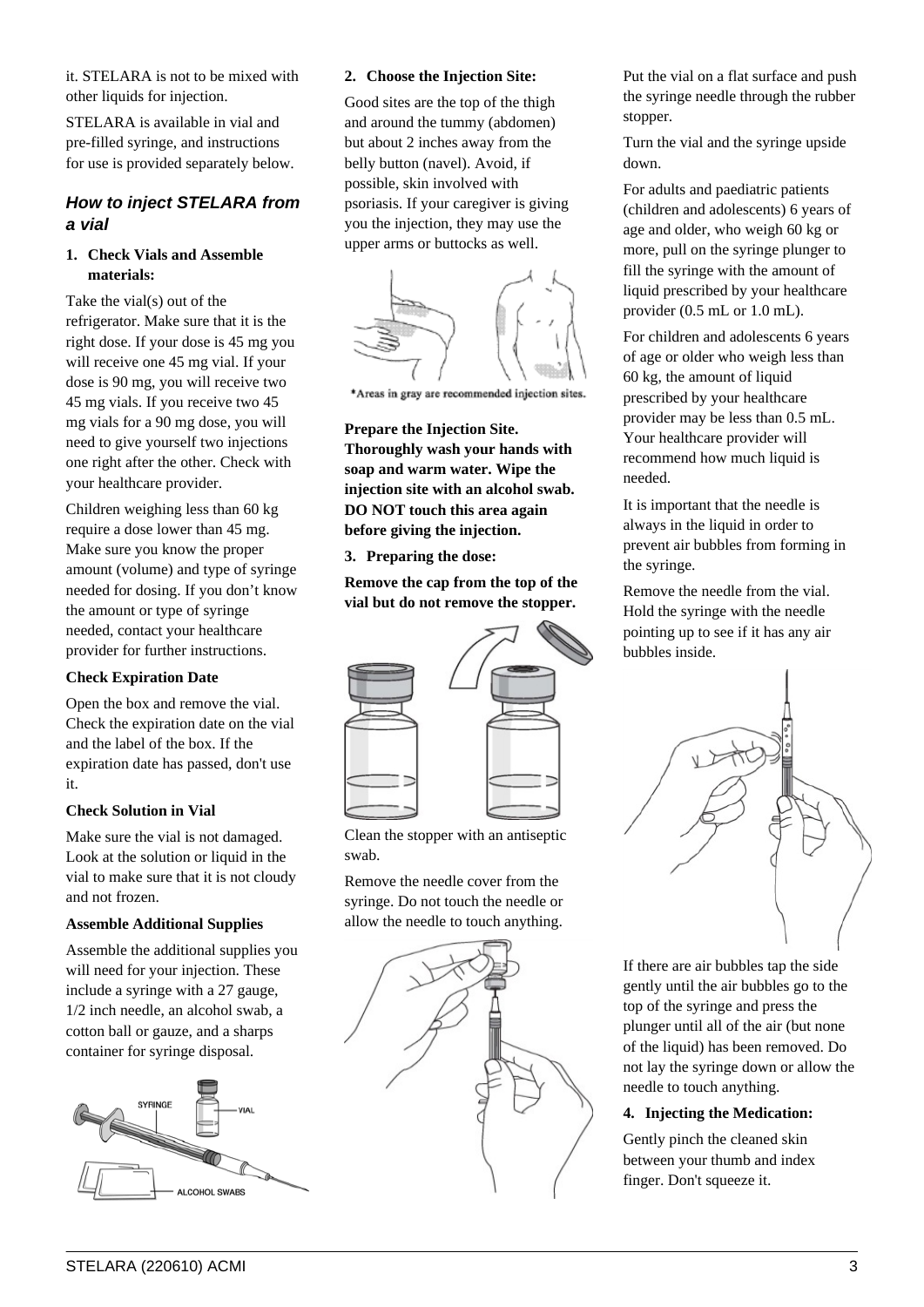

Push the syringe needle into the pinched skin.

Push the plunger with your thumb as far as it will go to inject all of the liquid. Push it slowly and evenly, keeping the skin gently pinched.

When the plunger is pushed as far as it will go, take out the needle and let go of the skin.

Press an antiseptic swab over the injection site for a few seconds after the injection.

#### **Dispose of the Empty Syringe**

Immediately dispose of the empty syringe into the sharps container. For your safety and health and for the safety of others, needles and syringes must NEVER be re-used. Dispose of sharps container according to your local regulations. See "After using STELARA - Disposal".

#### **Use a Cotton Ball or Gauze**

There may be a small amount of blood or liquid at the injection site, which is normal. You can press a cotton ball or gauze over the injection site and hold for 10 seconds. Do not rub the injection site. You may cover the injection site with a small adhesive bandage, if necessary.

If your dose amount is 90 mg, and you receive two 45 mg vials you may need to give a second injection right after the first. Use a new needle and syringe. Choose a different site for the second injection.

**If you do not understand the instructions provided with this medicine, ask your doctor or pharmacist for help.**

## **How to inject STELARA from a pre-filled syringe**

To reduce the risk of accidental needle stick injuries to users, each pre-filled syringe is equipped with a needle guard that is automatically activated to cover the needle after complete delivery of the syringe content.

#### **1. Preparing for pre-filled syringe use**



**Take the syringe(s) out of the refrigerator.**

Make sure that it is the right dose.

#### **Check Expiration Date**

Open the box and remove the syringe. Check the expiration date on the pre-filled syringe and the label of the box. If the expiration date has passed, don't use it.

#### **Check Solution in Syringe**

Hold the pre-filled syringe with the covered needle pointing upward. Make sure the syringe is not damaged. Look at the solution or liquid in the vial to make sure that it is not cloudy and not frozen.

#### **Assemble Additional Supplies**

Assemble the additional supplies you will need for your injection. These include an antiseptic wipe, a cotton ball or gauze, and a sharps container for syringe disposal.

DO NOT remove the needle cover from the pre-filled syringe.

DO NOT pull back on the plunger head at any time.

#### **2. Choosing and preparing the injection site**

#### **Choose the Injection Site\***

Good sites are the top of the thigh and around the tummy (abdomen) but about 2 inches away from the belly button (navel). Avoid, if possible, skin involved with psoriasis. If your caregiver is giving you the injection, they may use the upper arms or buttocks as well.



\*Areas in gray are recommended injection sites.

#### **Prepare the Injection Site**

Thoroughly wash your hands with soap and warm water. Wipe the injection site with an antiseptic wipe. DO NOT touch this area again before giving the injection.

#### **3. Injecting the medication**

#### **Remove the Needle Cover**

When you are ready to inject, pick up the pre-filled syringe with one hand and pull the needle cover straight off.

Throw the needle cover into the rubbish.

You may notice a small air bubble in the pre-filled syringe. You do not need to remove the air bubble. You may also see a drop of liquid at the end of the needle – this is normal. Do not touch the needle or allow it to touch any surface.



Note: The needle cover should NOT be removed until you are ready to inject the dose. Do not use the syringe if it is dropped without the needle cover in place. If you drop the syringe without the needle cover in place, please contact your healthcare provider for assistance.

#### **4. Inject the medication**

Gently pinch the cleaned skin between your thumb and index finger.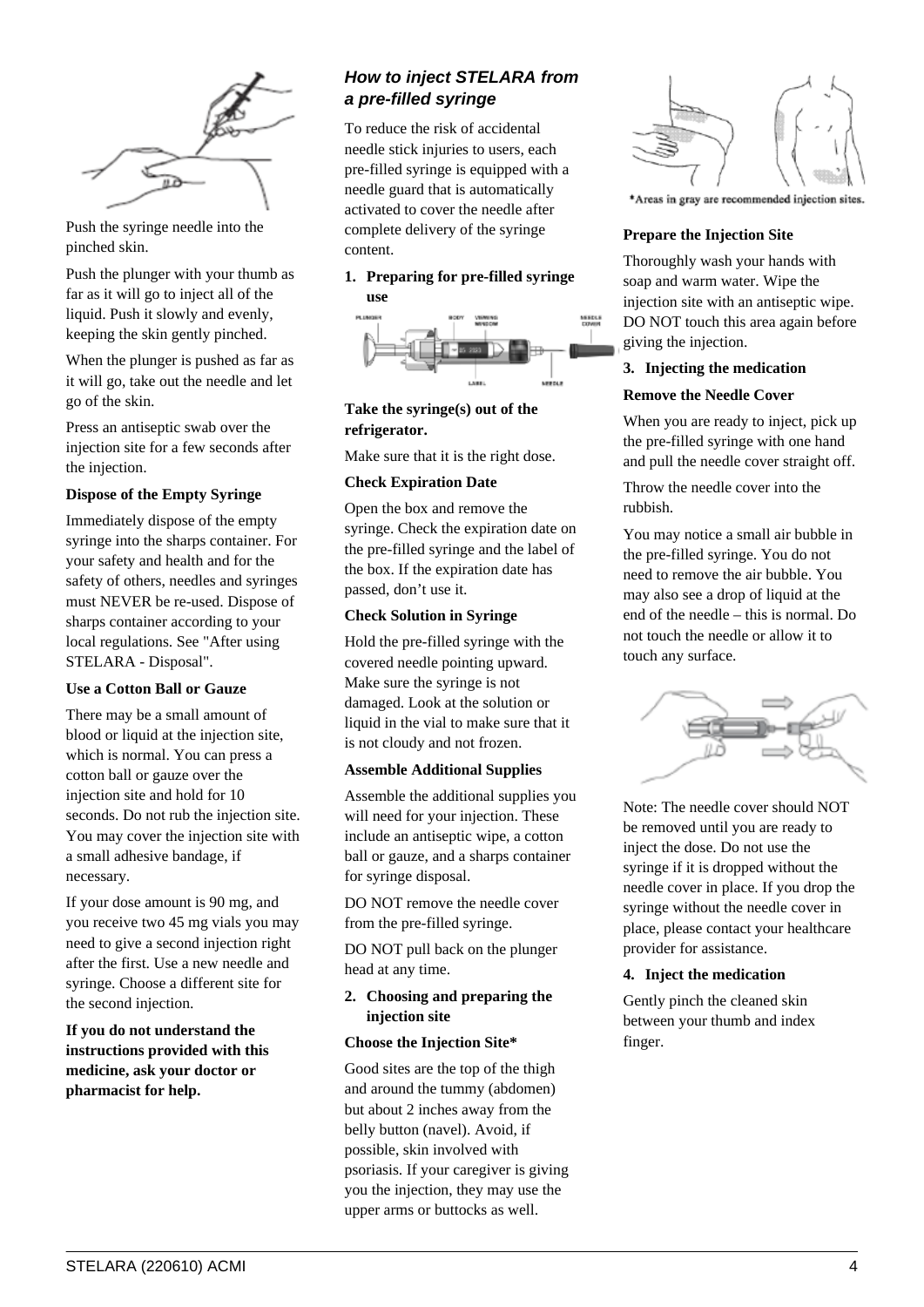

Don't squeeze it. Push the syringe needle into the pinched skin.

Push the plunger with your thumb as far as it will go to inject all of the liquid. Push it slowly and evenly, keeping the skin gently pinched.

When the plunger meets the end of the syringe barrel, and all of the medication has been injected, release the pinched skin and gently remove the needle. Following complete injection, the needle guard will automatically extend over the needle and lock as you take your hand off the plunger.



#### **5. After the injection**

#### **Dispose of the Empty Syringe**

Immediately dispose of the empty syringe into the sharps container. For your safety and health and for the safety of others, needles and syringes must NEVER be re-used. Dispose of sharps container according to your local regulations. See 'After using STELARA - Disposal'.

#### **Use a Cotton Ball or Gauze**

There may be a small amount of blood or liquid at the injection site, which is normal. You can press a cotton ball or gauze over the injection site and hold for 10 seconds. Do not rub the injection site. You may cover the injection site with a small adhesive bandage, if necessary.

**If you do not understand the instructions provided with this medicine, ask your doctor or pharmacist for help.**

## **If you forget to use it**

- Make the next injection as soon as you remember, and then continue to use it as you would normally.
- Do not administer a double dose to make up for the dose you missed.

If you have missed more than one dose, or are not sure what to do, check with your doctor or pharmacist.

If you have trouble remembering when to use your medicine, ask your pharmacist for some hints.

## **If you have used too much (overdose)**

Immediately telephone your doctor or the Poisons Information Centre for advice or go to Accident and Emergency at your nearest hospital.

Do this even if there are no signs of discomfort or poisoning. You may need urgent medical attention.

Poisons Information Centre telephone numbers:

- Australia: 13 11 26
- New Zealand: 0800 POISON or 0800 764 766

Keep these telephone numbers handy.

## **While you are using STELARA**

## **Things you must do**

- Always follow your doctor's instructions carefully.
- Tell your doctor about your medical conditions before each treatment (see Before you use STELARA).
- Tell your doctor if you become pregnant while using STELARA.

If you are about to start taking a new medicine, tell your doctor and pharmacist that you are using STELARA.

#### **Things you must not do**

- You should not receive a live vaccine while taking STELARA.
- Do not use STELARA to treat any other complaint unless your doctor says so.
- Do not give this medicine to anyone else, even if their symptoms seem similar to yours.

# **Side Effects**

All medicines can have side effects. Sometimes they are serious, most of the time they are not. You may need medical treatment if you get some side effects. Do not be alarmed by this list of possible side effects. You may not experience any of them.

In general, the side effects of STELARA in children and adolescents 6 years and older are similar to those in adults. Ask your doctor or pharmacist to answer any questions you may have.

## **Tell your doctor if you experience any of the following common side effects:**

- Upper respiratory infections such as sinus infection and colds
- Dizziness, headache
- Sore throat
- Diarrhoea
- Nausea, vomiting
- Pruritis (itching)
- Back or muscle pain
- Joint pain
- Injection site pain or redness
- Fatigue (tiredness)
- Sinus infection

#### **Infusion-related reactions**

• During infusion of STELARA, the following reactions may occur. Tell your doctor or nurse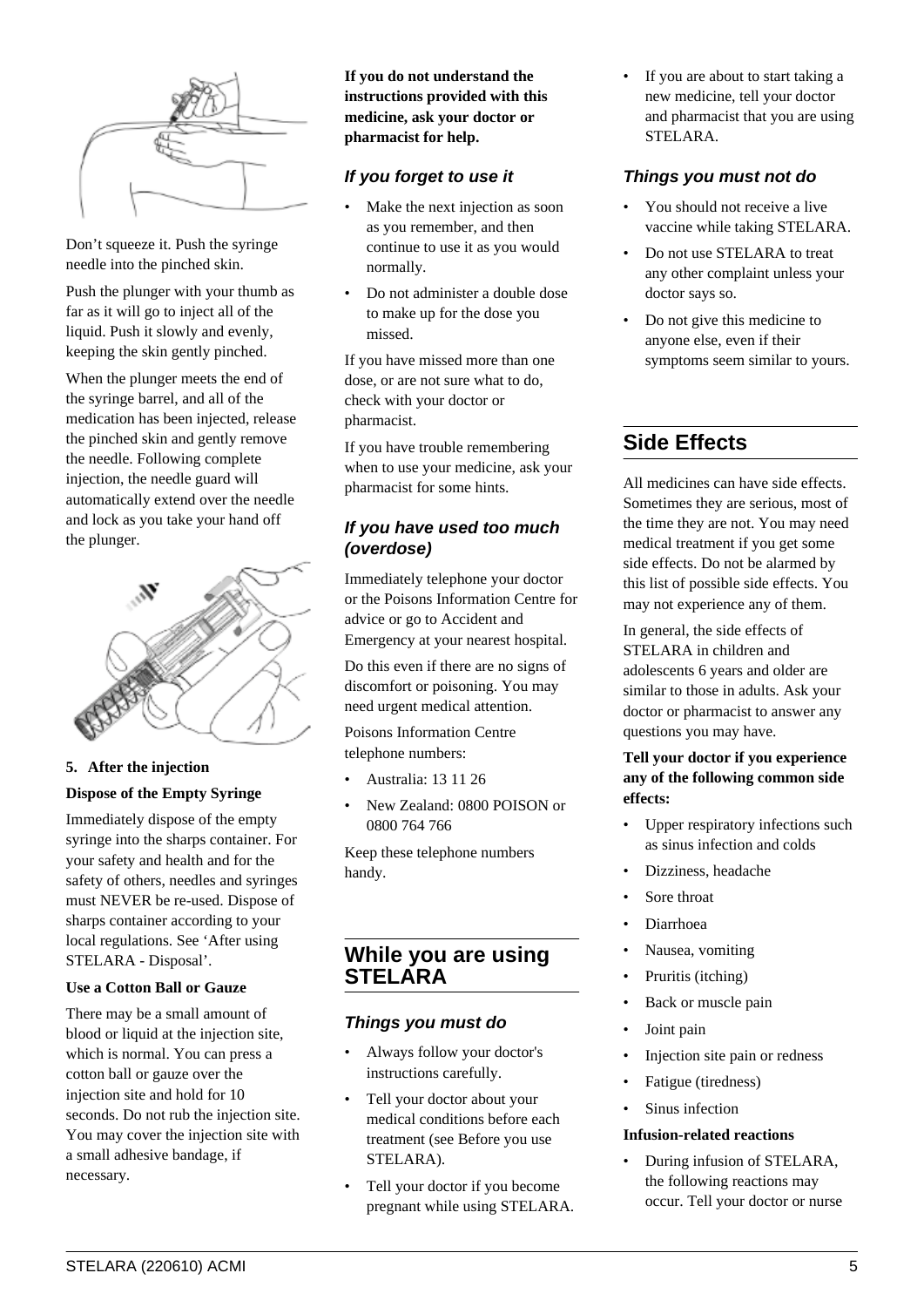right away if you get any of the following signs of an infusionrelated reaction during, or in the 3 days after, the infusion. You may need other medicines, or the infusion may need to be slowed down or stopped.

- Fever or chills
- Itchiness or hives
- Chest pain
- Low or high blood pressure

#### **Other uncommonly reported side effects include:**

- Painful skin rash (Herpes Zoster infection) or blister
- Eczema
- Cellulitis
- Dental infections
- Blisters or sores in the mouth
- Viral upper respiratory tract infection
- Vaginal yeast (fungal) infection
- **Depression**
- Blocked or stuffy nose
- Acne
- Injection site reactions (including bleeding, bruising, hardness, swelling and itch)
- Feeling weak
- A change in psoriasis with redness and new tiny, yellow or white skin blisters, sometimes accompanied by fever (pustular psoriasis)
- Worsening reddening or shedding/peeling of the skin
- Lower respiratory tract infections such as bronchitis or pneumonia

#### **Tell your doctor immediately or go to hospital as you need urgent medical attention:**

- A serious allergic reaction. Signs of a serious allergic reaction may include a skin rash, a swollen face, lips, mouth or throat, or wheezing, dizziness, trouble swallowing or breathing.
- In rare cases, symptoms such as cough, shortness of breath, and fever may also be a sign of an

allergic lung reaction to STELARA.

**STELARA is a medicine that may decrease the activity of your immune system. It can increase your chances of getting serious side effects. Tell your doctor immediately if you notice any of the following, as you may need urgent medical care:**

- Serious Infections. STELARA may lower your ability to fight infections. Some infections could become serious and lead to hospitalization. If you have an infection, tell your healthcare provider before you start using STELARA. If you get an infection, have any sign of an infection such as fever, feel very tired, cough, flu-like symptoms, or have any open cuts or sores, tell your healthcare provider right away.
- Cancer. Many drugs such as STELARA that may decrease the activity of the immune system may increase the risk of cancer. Tell your doctor if you have ever had any type of cancer.

Other side effects not listed above may also occur in some people. Tell your doctor if you notice any other side effects, particularly if they bother you or do not go away. In general, the side effects of STELARA in children and adolescents 6 years and older are similar to those in adults. Ask your doctor or pharmacist for more information.

# **After using STELARA**

#### **Storage**

Store STELARA between 2°C and 8°C in the refrigerator. Do not freeze. Keep the product in the original carton to protect from light until the time of use. Do not shake.

If needed, you may store STELARA pre-filled syringes at room

temperature up to 30°C for one period of up to 30 days.

- Write the date on the carton, when removed from the refrigerator.
- Once pre-filled syringe has been stored at room temperature, do not put it back in the refrigerator.
- Throw away pre-filled syringe if it has been kept for 30 days and has not been used or reached its original expiry.

Keep your medicines out of reach of children.

Do not store STELARA, or any other medicine, in the bathroom or near a sink. Do not leave medicines in the car or on windowsills. Heat and dampness can destroy some medicines.

## **Disposal**

After injection, used syringes should be placed in a puncture-resistant container, like a sharps container. Dispose of your sharps container according to your state or local regulations. Empty vials, antiseptic wipes, and other supplies can be placed in regular rubbish.

If your doctor tells you to stop using STELARA, or your medicine has passed its expiry date, ask your pharmacist what to do with any medicine that may be left over.

# **Product Description**

## **What it looks like**

STELARA injection for subcutaneous use is a colourless to light yellow solution and may contain a few small translucent or white particles of protein. This appearance is not unusual for solutions containing protein.

STELARA solution for intravenous use is a clear, colourless to light yellow product.

STELARA is available in the following presentations: